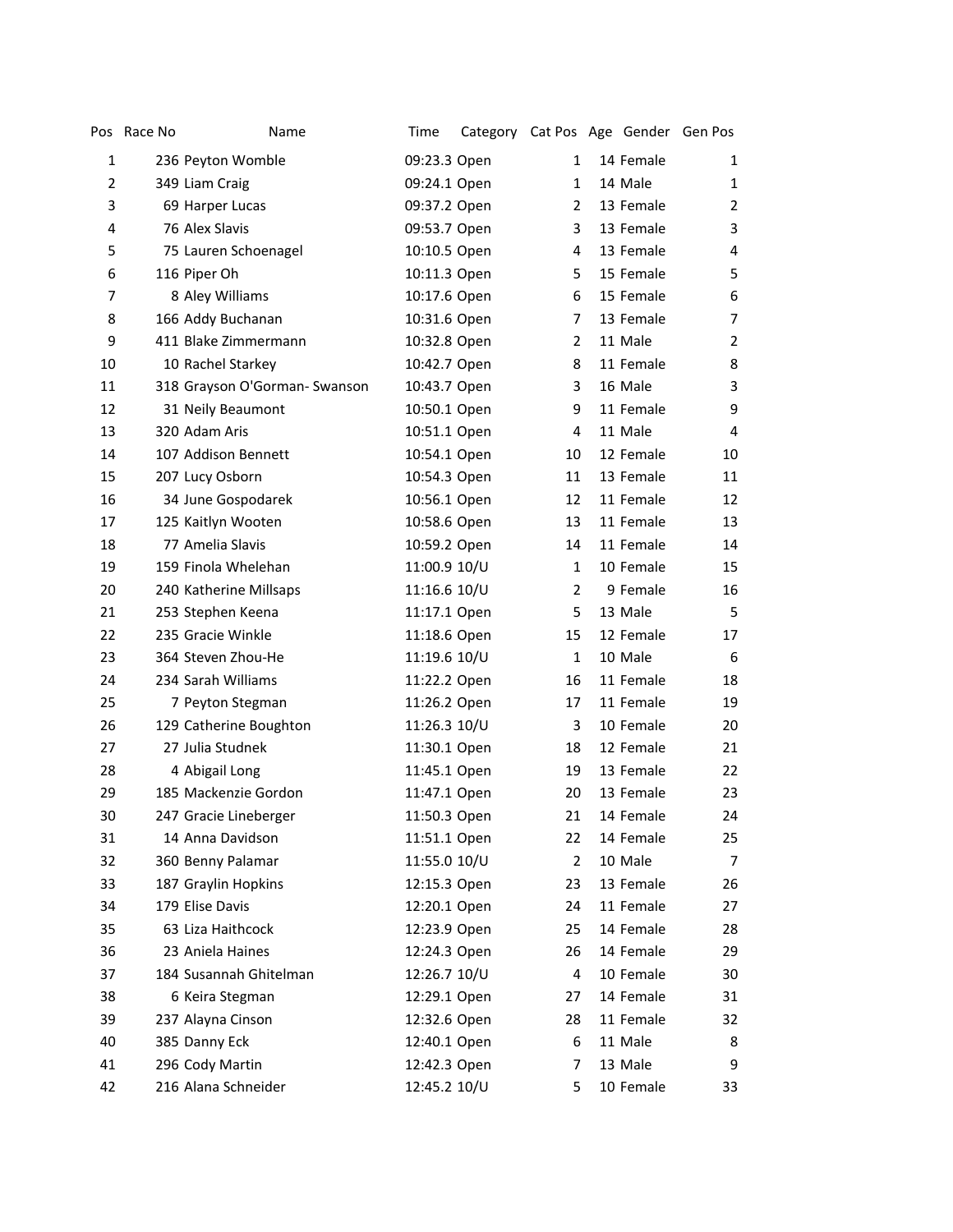| 43 | 217 Kira Schneider       | 12:52.9 10/U  | 6              | 10 Female | 34 |
|----|--------------------------|---------------|----------------|-----------|----|
| 44 | 99 Ivy McLeod            | 12:55.9 Open  | 29             | 12 Female | 35 |
| 45 | 98 AJ McLeod             | 12:58.0 Open  | 30             | 11 Female | 36 |
| 46 | 371 Callen Holmes        | 13:02.4 10/U  | 3              | 10 Male   | 10 |
| 47 | 368 Russ Beekman         | 13:03.0 10/U  | 4              | 10 Male   | 11 |
| 48 | 124 Allison Szostek      | 13:04.9 10/U  | $\overline{7}$ | 10 Female | 37 |
| 49 | 60 Elinor Finucane       | 13:05.9 Open  | 31             | 11 Female | 38 |
| 50 | 205 Megan Murray         | 13:08.6 Open  | 32             | 12 Female | 39 |
| 51 | 102 Danielle Pate        | 13:11.4 10/U  | 8              | 9 Female  | 40 |
| 52 | 263 Hayden Betts-Kitchen | 13:25.3 Open  | 8              | 12 Male   | 12 |
| 53 | 434 Brandon Kafitz       | 13:30.6 Open  | 9              | 12 Male   | 13 |
| 54 | 319 AJ Roberto           | 13:33.6 10/U  | 5              | 10 Male   | 14 |
| 55 | 128 Damla Ayrilmaz       | 13:39.5 Open  | 33             | 14 Female | 41 |
| 56 | 238 Evelyn Cinson        | 13:45.9 10/U  | 9              | 9 Female  | 42 |
| 57 | 83 Monica Kibbe          | 14:02.9 10/U  | 10             | 8 Female  | 43 |
| 58 | 378 Lukas Briley         | 14:03.9 Open  | 10             | 13 Male   | 15 |
| 59 | 317 Trenton Holcomb      | 14:04.2 Open  | 11             | 11 Male   | 16 |
| 60 | 33 Gretchen Carey        | 14:09.0 Buddy | $\mathbf{1}$   | 9 Female  | 44 |
| 61 | 313 Will Cook            | 14:11.5 Buddy | $\mathbf{1}$   | 10 Male   | 17 |
| 62 | 436 Jesse Grantham       | 14:30.9 Open  | 12             | 77 Male   | 18 |
| 63 | 89 Avery Armstrong       | 14:37.3 Open  | 34             | 15 Female | 45 |
| 64 | 62 Caroline Haithcock    | 14:53.9 Open  | 35             | 11 Female | 46 |
| 65 | 84 Rebekah Kibbe         | 14:55.3 10/U  | 11             | 9 Female  | 47 |
| 66 | 252 Patrick Keena        | 15:46.9 10/U  | 6              | 9 Male    | 19 |
| 67 | 222 Rosemary Steinbeck   | 15:50.7 Buddy | $\overline{2}$ | 8 Female  | 48 |
| 68 | 153 Scarlett Sefried     | 16:12.9 10/U  | 12             | 9 Female  | 49 |
| 69 | 245 Charlotte Hawkins    | 17:04.2 10/U  | 13             | 9 Female  | 50 |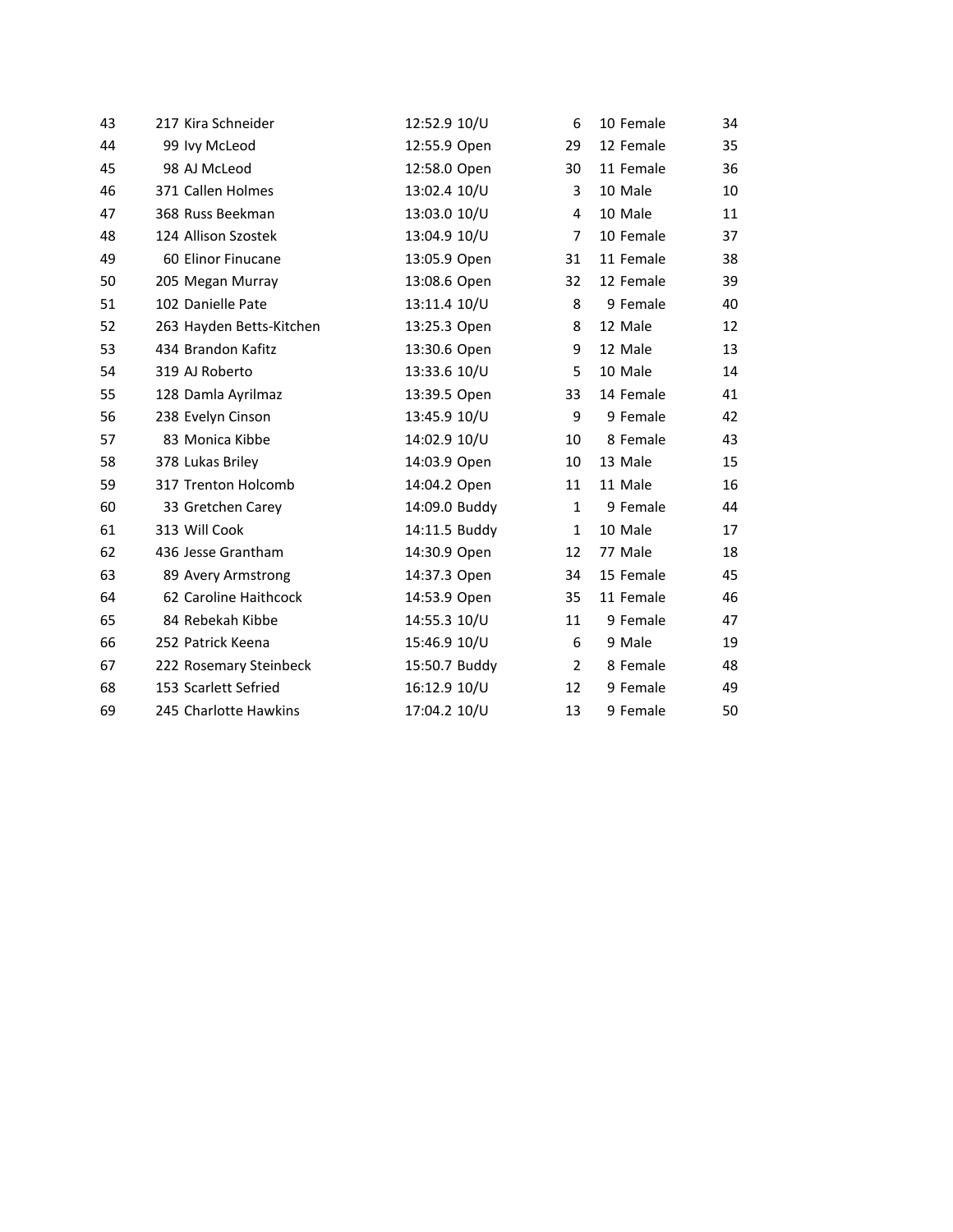Team YOTA-NC-USA Tac Titans-NC-USA RSA-NC-USA RSA-NC-USA RSA-NC-USA MAC-NC-USA BAC-NC-USA TYDE-NC-USA YOTA-NC-USA EAC-NC-USA SSS-NC-USA WAVE-NC-USA MAC-NC-USA MAC-NC-USA YOTA-NC-USA WAVE-NC-USA MAC-NC-USA RSA-NC-USA Tac Titans-NC-USA YSST-NC-USA BAC-NC-USA YOTA-NC-USA Tac Titans-NC-USA YOTA-NC-USA BAC-NC-USA Tac Titans-NC-USA NSS-NC-USA BAC-NC-USA YOTA-NC-USA RACY-NC-USA GCY-NC-USA Tac Titans-NC-USA YOTA-NC-USA YOTA-NC-USA RSA-NC-USA NSS-NC-USA YOTA-NC-USA BAC-NC-USA YSST-NC-USA YOTA-NC-USA PAST-NC-USA YOTA-NC-USA